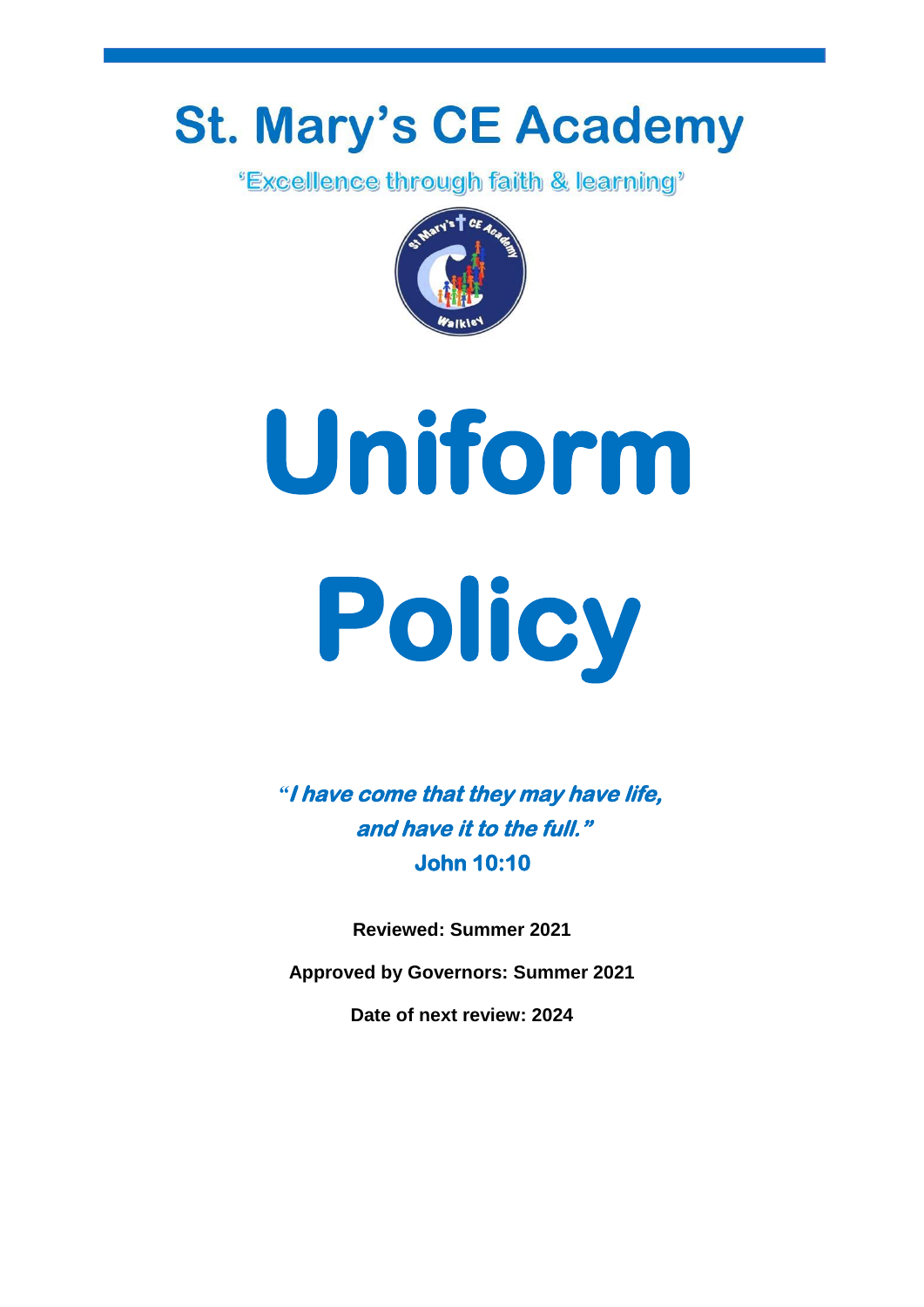# **Uniform Policy**

# **Introduction:**

At St Mary's Church of England Academy, we aim to provide a caring environment where every child can thrive and is supported to achieve their unique & amazing potential as a child of God. As such, we believe that the wearing of a school uniform enables children to identify with their school, gives a sense of belonging, is practical, smart, reinforces a positive work ethos & reduces expenditure for parents/carers.

#### **Aims:**

- All children wear the correct uniform to school;
- Children feel proud to belong to the school;
- Children are kept safe as a result of being easily identifiable, particularly on visits outside of school;
- Parents/carers share the expectations of the school.

#### **Guidelines:**

- It is expected that children wear the school uniform each day, with the appropriate footwear (see: *APPENDIX 1 – STANDARD LETTER TO PARENTS Re. CORRECT UNIFORM);*
- The school prospectus provides parents/carers with full details & prices of the uniform to be worn;
- Most items of uniform can be purchased from the school office;
- If a child does not wear the correct uniform, a verbal or written reminder of our expectations will be communicated to the parents/carers (see Appendix 1);
- If a child arrives at school wearing inappropriate clothing which causes concern (e.g. unsuitable for the weather, too revealing, offensive/unsuitable slogans, etc.) then the school will provide uniform for the child to wear for the day;
- PE kit should be kept in school for the half term & only taken home then for washing;
- If a child does not have their PE kit in school, a letter is sent home to the parents/carers;
- Parents are asked to clearly label every item of school clothing with their child's name;
- Children are responsible for taking care of their own items of uniform;
- There is a cupboard for lost property located in the entrance lobby;
- If there is any reason why a child cannot wear our uniform or requires special dispensation (e.g. health or religious grounds), then the governors will of course sympathetically consider any such request from a parent/carer.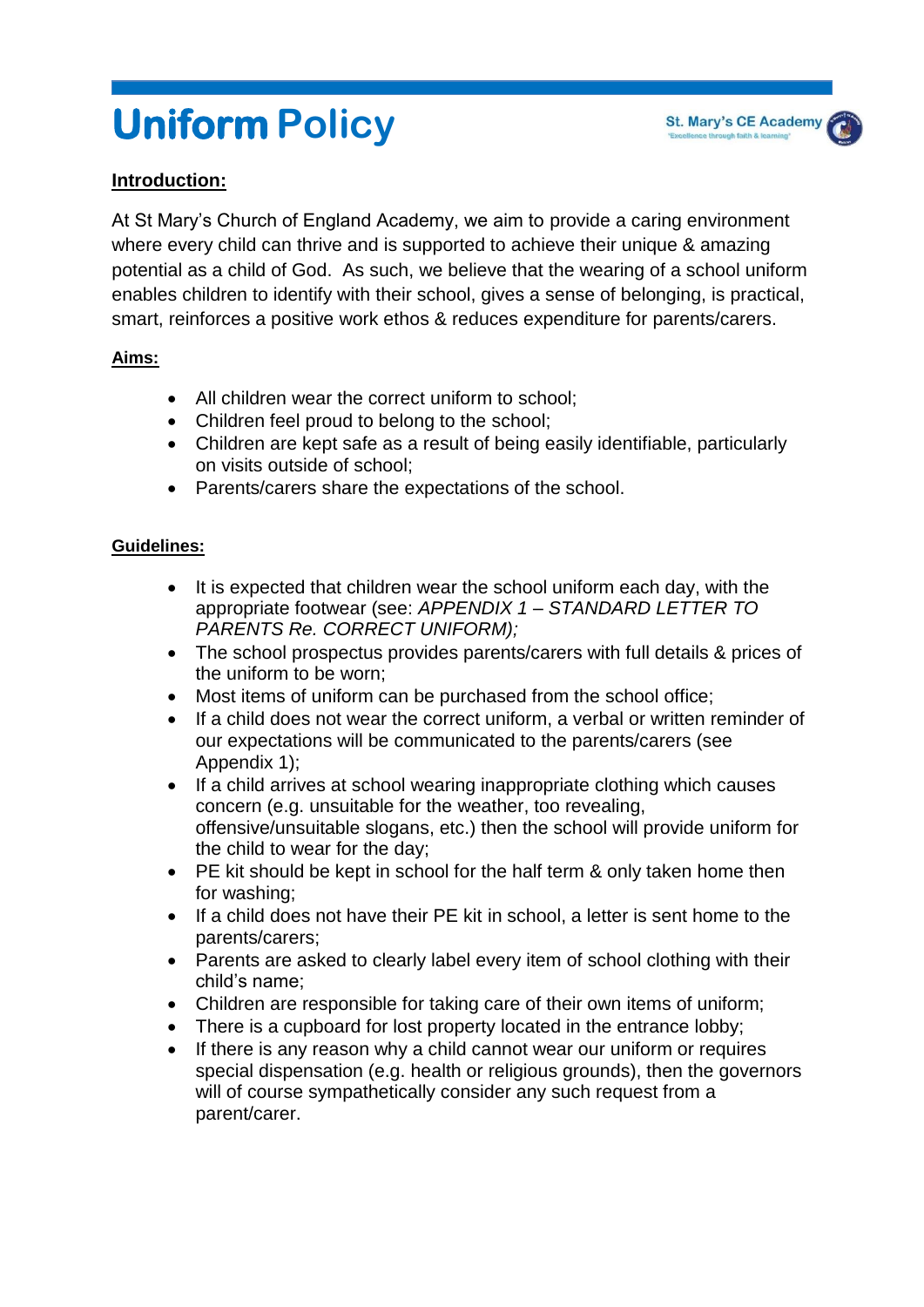#### **Uniform Details:**

| <b>For Girls:</b>                                                                                                                                                               | For Boys:                                                                                                                                                                                |
|---------------------------------------------------------------------------------------------------------------------------------------------------------------------------------|------------------------------------------------------------------------------------------------------------------------------------------------------------------------------------------|
| Sweatshirts / cardigan / Fleece -<br>blue with school logo;<br>Skirts / Trousers: grey or black;                                                                                | Sweatshirts / Fleece – blue with<br>$\bullet$<br>school logo;<br>Shirts - white;<br>$\bullet$                                                                                            |
| Shirts: white;<br>Dresses: blue gingham;<br>Socks: dark or white;<br>Tights: grey, black;<br>Shoes / trainers - Black;<br>No sandals or heels;<br>Hats to keep safe in the sun. | Trousers: grey or black;<br>Shorts in summer;<br>$\bullet$<br>Socks: dark or white;<br>$\bullet$<br>Shoes / trainers - black;<br>$\bullet$<br>Hats to keep safe in the sun.<br>$\bullet$ |
| <b>PE Kit:</b>                                                                                                                                                                  |                                                                                                                                                                                          |
| T-shirt: white;                                                                                                                                                                 |                                                                                                                                                                                          |
| Jogging bottoms: black;<br>Shorts: black;                                                                                                                                       |                                                                                                                                                                                          |
| Plimsolls: black                                                                                                                                                                |                                                                                                                                                                                          |

#### **Jewellery:**

On Health & Safety grounds, children are not permitted to wear jewellery to school apart from a watch & stud pierced earring (See: APPENDIX 2 – *STANDARD LETTER TO PARENTS Re. INAPPROPRIATE EARRINGS*). We ask children to remove these during PE lessons. Alternatively, earrings could be removed by parents during the evening before a PE lesson. This is to prevent injuries (See: APPENDIX 3 – *STANDARD LETTER TO PARENTS Re. EARRINGS DURING PE LESSONS*).

Children who cannot remove their earrings (due to having them pierced in the last six weeks), will miss the PE lesson for the week. Parents will then be informed to make alternative arrangements for the following week. Teachers are prohibited from removing or replacing earrings & the school will accept no responsibility for accidents caused by the wearing of jewellery.

Parents & carers are reminded that if they should wish for their child to have their ears pierced, then it is best to take place at the beginning of the six weeks holiday in order that they can then be removed for PE at the beginning of the Autumn term.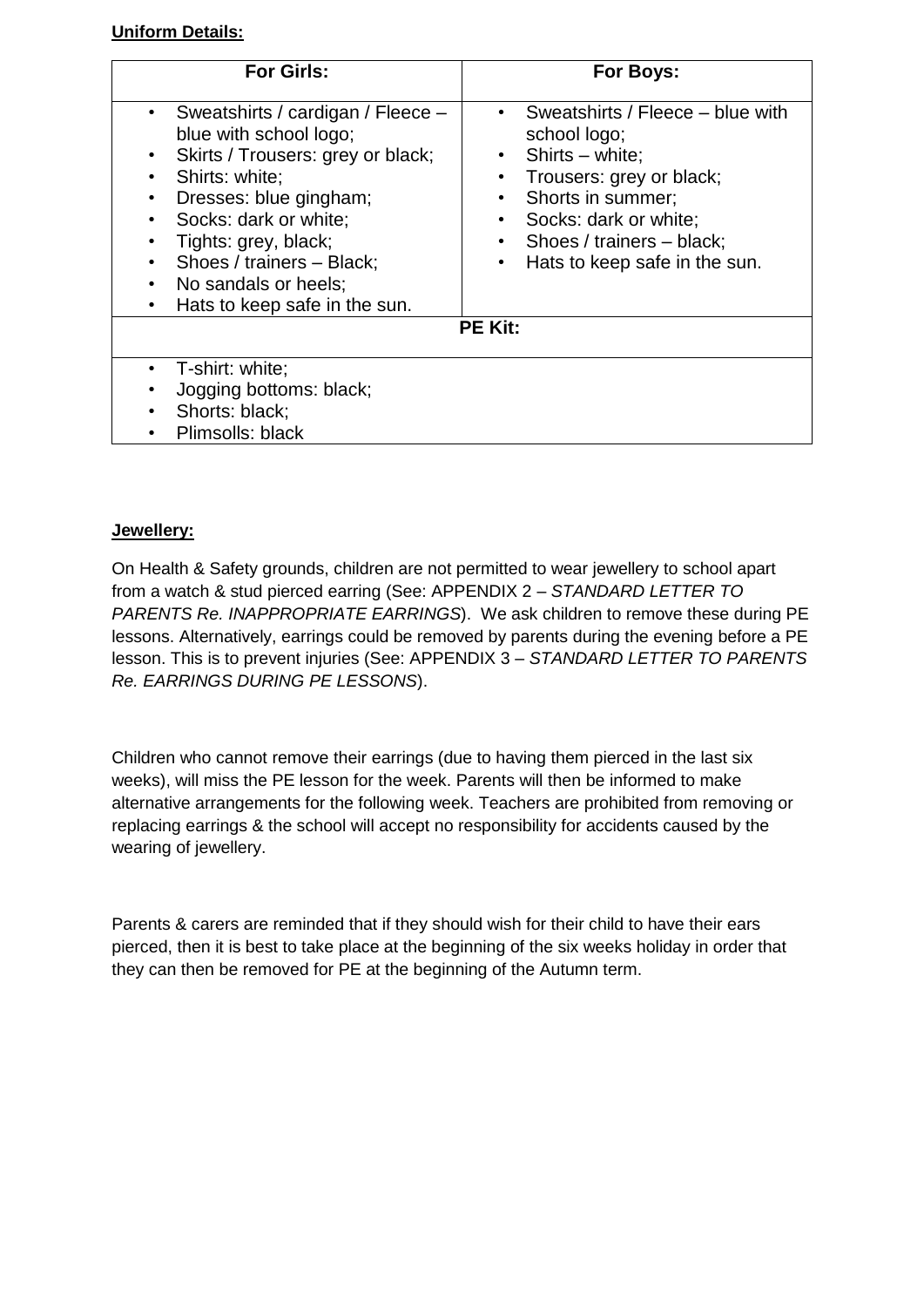#### **APPENDIX 1** *– STANDARD LETTER TO PARENTS Re. CORRECT UNIFORM*

Date: ……….…

Dear Parent/Carer,

Child's name: …………………………………………… Class: ………

We noticed that your child did not wear their uniform to school today. I'm sure you will appreciate the many advantages of our uniform policy, both at home & at school. As our policy states:

*'At St Mary's Church of England Academy, we believe that the wearing of a school uniform enables children to identify with their school, gives a sense of belonging, is practical, smart, reinforces a positive work ethos & reduces expenditure for parents/carers.'*

I would be very grateful therefore, if you could make sure that your child dresses appropriately every school day. Our uniform is as follows:

| <b>For Girls:</b>                                                                                                                                                                                                                                                                                                            | For Boys:                                                                                                                                                                                                                                                              |
|------------------------------------------------------------------------------------------------------------------------------------------------------------------------------------------------------------------------------------------------------------------------------------------------------------------------------|------------------------------------------------------------------------------------------------------------------------------------------------------------------------------------------------------------------------------------------------------------------------|
| Sweatshirts / cardigan / Fleece -<br>$\bullet$<br>blue with school logo;<br>Skirts / Trousers: grey or black;<br>٠<br>Shirts: white;<br>Dresses: blue gingham;<br>Socks: dark or white;<br>٠<br>Tights: grey, black;<br>Shoes / trainers - Black;<br>$\bullet$<br>No sandals or heels;<br>Hats to keep safe in the sun.<br>٠ | Sweatshirts / Fleece – blue with<br>٠<br>school logo;<br>Shirts - white;<br>$\bullet$<br>Trousers: grey or black;<br>٠<br>Shorts in summer;<br>$\bullet$<br>Socks: dark or white;<br>٠<br>Shoes / trainers - black;<br>$\bullet$<br>Hats to keep safe in the sun.<br>٠ |
| <b>PE Kit:</b>                                                                                                                                                                                                                                                                                                               |                                                                                                                                                                                                                                                                        |
| T-shirt: white;<br>٠<br>Jogging bottoms: black;<br>Shorts: black;<br>Plimsolls: black<br>٠                                                                                                                                                                                                                                   |                                                                                                                                                                                                                                                                        |

Thank you for your support in this matter.

Yours faithfully,

\*\*\*

Class teacher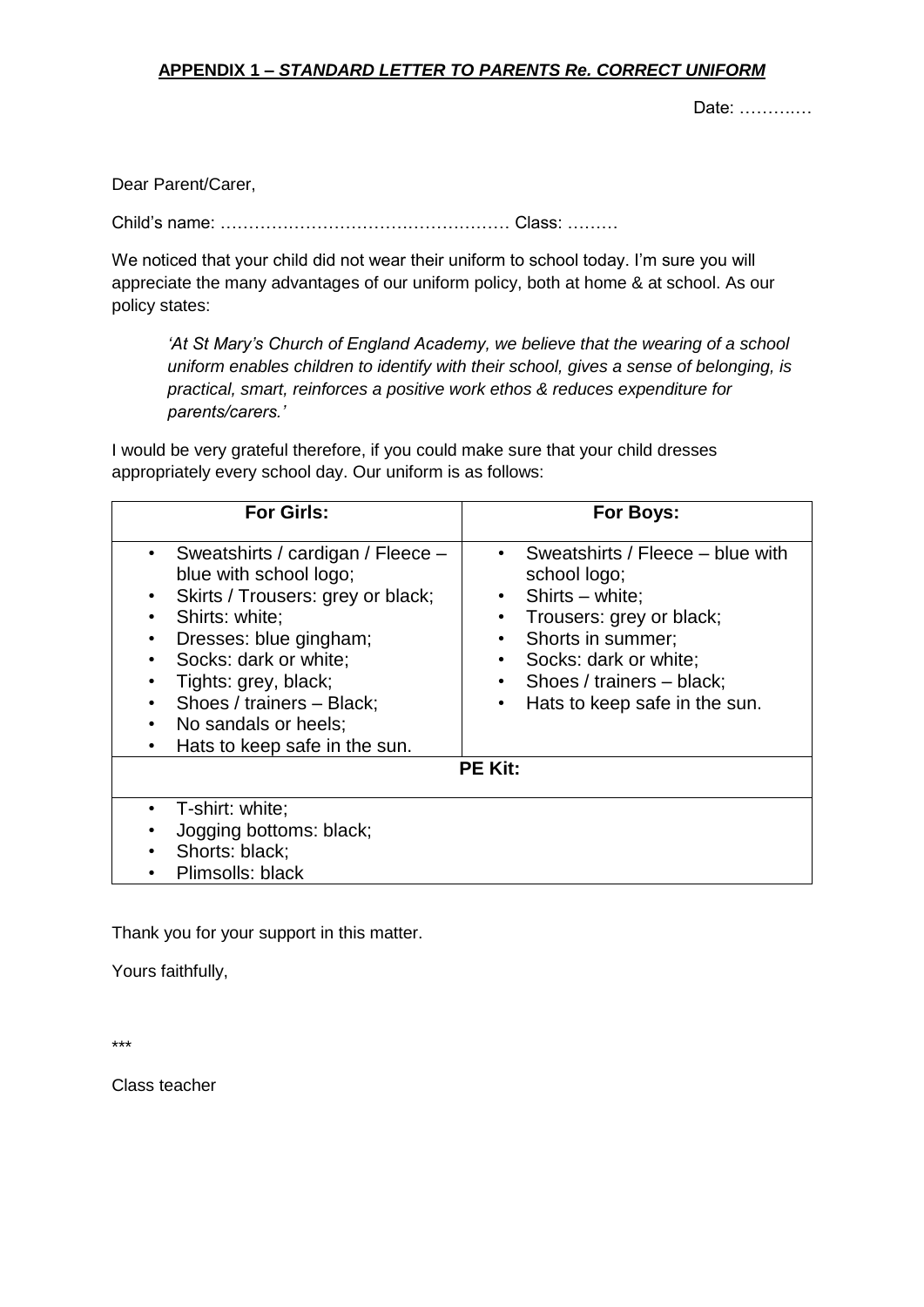# **APPENDIX 2 –** *STANDARD LETTER TO PARENTS Re. INAPPROPRIATE EARRINGS*

Date: ……….…

Dear Parent/Carer,

Child's name: …………………………………………… Class: ………

We noticed that your child has been wearing inappropriate earrings to school. These are not only felt to be of a high risk in terms of Health & Safety, but also go against our policy on uniform, which states:

*'On Health & Safety grounds, children are not permitted to wear jewellery to school apart from a watch & stud earrings.'*

I would be very grateful therefore, if you could make sure that your child only wears earrings which are appropriate to school.

Thank you for your support in this matter.

Yours faithfully,

\*\*\*

Class teacher